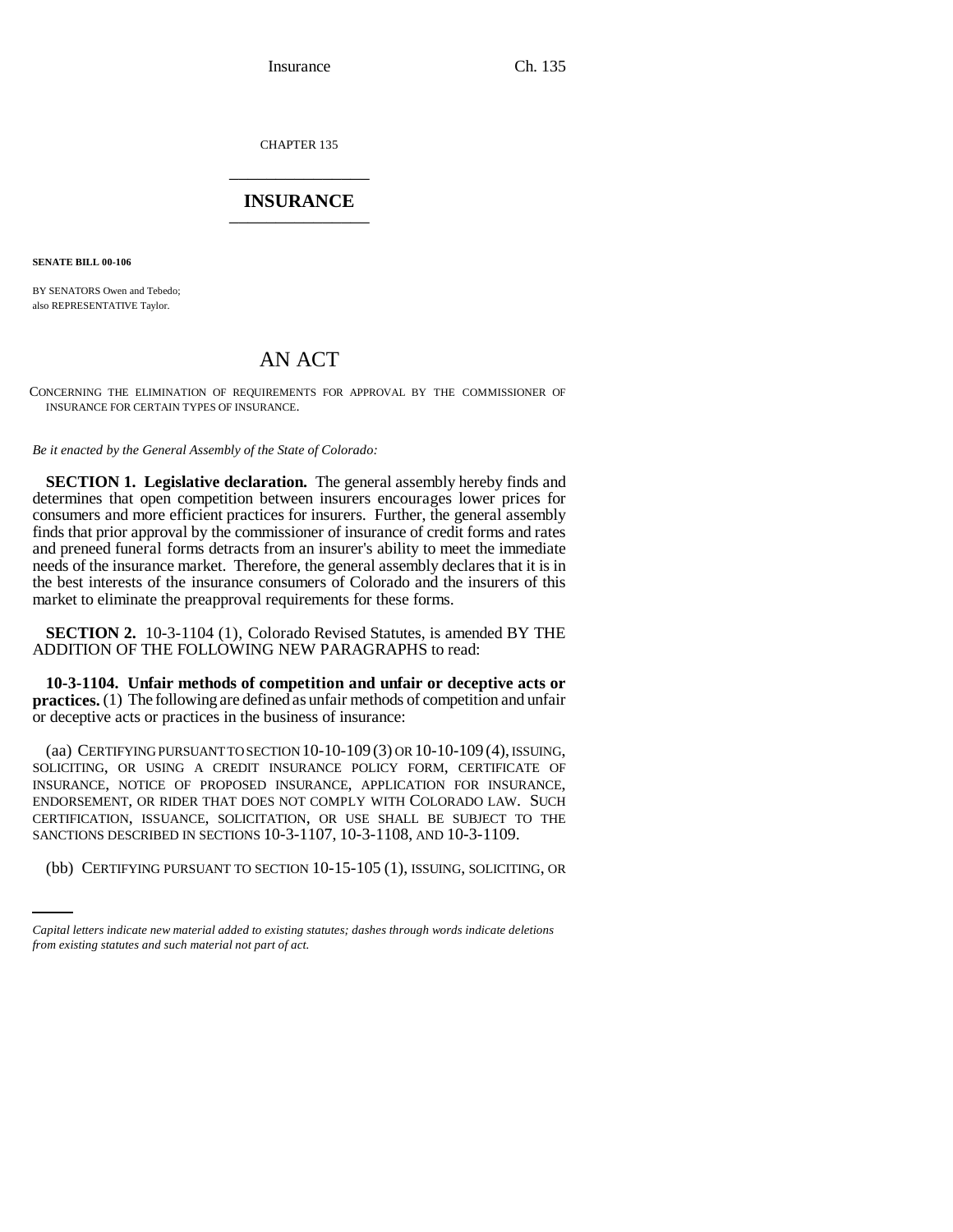USING A PRENEED FUNERAL CONTRACT FORM OR A FORM OF ASSIGNMENT THAT DOES NOT COMPLY WITH COLORADO LAW. SUCH CERTIFICATION, ISSUANCE, SOLICITATION, OR USE SHALL BE SUBJECT TO THE SANCTIONS DESCRIBED IN SECTIONS 10-3-1107, 10-3-1108, AND 10-3-1109.

**SECTION 3.** 10-4-401 (2) (f) and (3), Colorado Revised Statutes, are amended to read:

**10-4-401. Purpose - applicability.** (2) This part 4 shall apply to all kinds of insurance except:

(f) Credit life insurance and other credit insurance regulated under article 10 of this title;

(3) The kinds of insurance subject to this part 4 shall be divided into two classes, as follows:

(a) Type I kinds of insurance, regulated by prior filing and approval of rating information, which shall be subject to all provisions of this part 4 unless specifically excluded by the terms of a section. The following kinds of insurance shall be classified as type I:

(I) Workers' compensation and employer's liability incidental thereto and written in connection therewith for rates filed by insurers and for any pure premium rate filed by a rating organization;

(II) Insurance written by the medical malpractice joint underwriting association regulated under part 9 of this article;

(III) Assigned risk motor vehicle insurance;

(IV) and (V) Repealed.

(VI) Such other kinds of insurance as the commissioner shall order classified as type I pursuant to the provisions of section 10-4-403 (5).

(b) Type II kinds of insurance, regulated by open competition between insurers, including fire, casualty, inland marine, title, insurance, MEDICAL MALPRACTICE BY A JOINT UNDERWRITING ASSOCIATION REGULATED UNDER PART 9 OF THIS ARTICLE, CREDIT, WORKERS' COMPENSATION AND EMPLOYER'S LIABILITY INCIDENTAL THERETO AND WRITTEN IN CONNECTION THEREWITH FOR RATES FILED BY INSURERS, and all other kinds of insurance THAT ARE subject to this part 4 and not specified in paragraph (a) of this subsection (3), including the expense and profit components of workers' compensation insurance, which shall be subject to all the provisions of this part 4 except for sections 10-4-405 and 10-4-406. Concurrent with the effective date of new rates, type II insurers shall file rating data, as provided in section 10-4-403, with the commissioner; EXCEPT THAT CREDIT LIFE AND CREDIT ACCIDENT AND HEALTH INSURERS SHALL FILE SCHEDULES OF PREMIUM RATES PURSUANT TO SECTIONS 10-10-109 AND 10-10-110.

**SECTION 4. Repeal.** 10-4-403 (2.1) (d) and (4.6), Colorado Revised Statutes,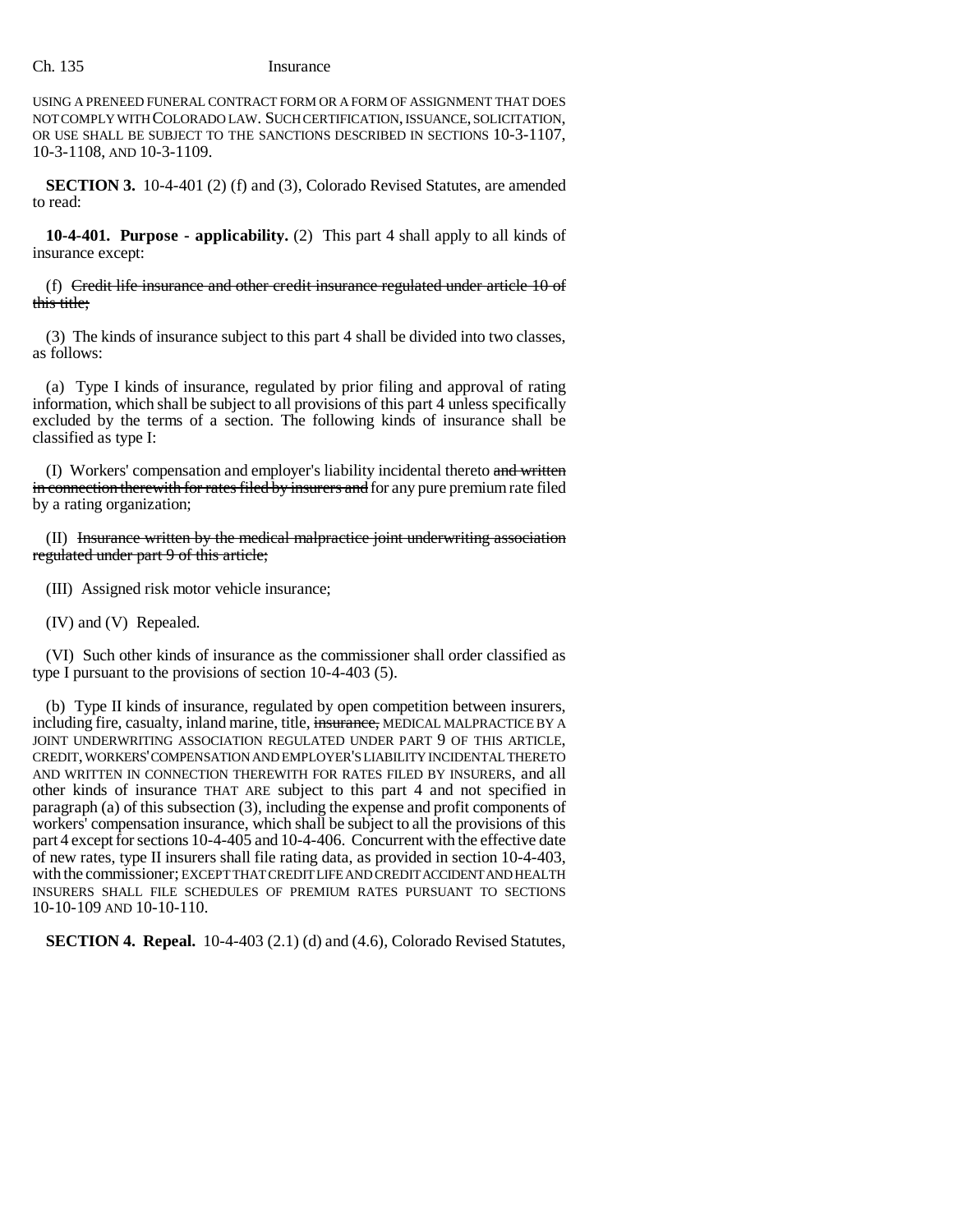are repealed as follows:

**10-4-403. Standards for rates - competition - procedure - requirement for independent actuarial opinions regarding 1991 legislation.**  $(2.1)$  (d) The commissioner may disapprove or modify rates or rate increases which do not reflect the effect of the enactment of tort reform or any of the other factors specified in paragraph (c) of this subsection (2.1) on medical malpractice rates.

(4.6) With respect to filings for medical malpractice insurance, the commissioner may examine and review the assignment and assessment of risk for different classifications for different specialties or practices of medicine. The commissioner may hold a public hearing pursuant to section 10-4-407 on any filing containing a risk assignment for medical malpractice insurance to determine whether such risk assignment is reasonable and whether it meets the requirements of this part 4. The commissioner may issue orders concerning such risk assignment pursuant to this part 4.

**SECTION 5.** 10-4-419 (3), Colorado Revised Statutes, is amended to read:

**10-4-419. Claims-made policy forms.** (3) (a) The commissioner may prohibit the use of a claims-made liability policy if the policy does not contain one or more of the following policy provisions:

(I) A policy provision that legal defense costs are covered by the policy but that legal defense costs are excluded from the claims-made policy aggregate;

(II) A policy provision that, in the event of cancellation or nonrenewal for any reason, the policy guarantees the insured the right of a sixty-day period to purchase coverage for an extended reporting period as provided in subparagraph (III) of this paragraph (a); OR

(III) A policy provision that, at the insured's option, the insured may purchase coverage for an extended reporting period of at least the length of time of exposure under the applicable statute of limitation. and

(IV) Any other policy provisions that meet any rules and regulations the commissioner may promulgate to further define the standards for approval and use of such policy forms in Colorado.

(b) In administering this subsection  $(3)$ , the commissioner shall recognize and balance the public interests in availability of insurance and adequate coverage at reasonable rates.

**SECTION 6.** 10-4-706 (2) (a) (I), the introductory portion to 10-4-706 (2) (f), and 10-4-706 (3) (h), Colorado Revised Statutes, are amended to read:

**10-4-706. Required coverages - complying policies - PIP examination program - repeal.** (2) (a) (I) An insurer may offer, and provide at the option of the named insured, the benefits described in subsection  $(1)$  (b) and  $(1)$  (c) of this section through managed care arrangements such as a health maintenance organization (HMO) or a preferred provider organization. Insurers shall make deductibles and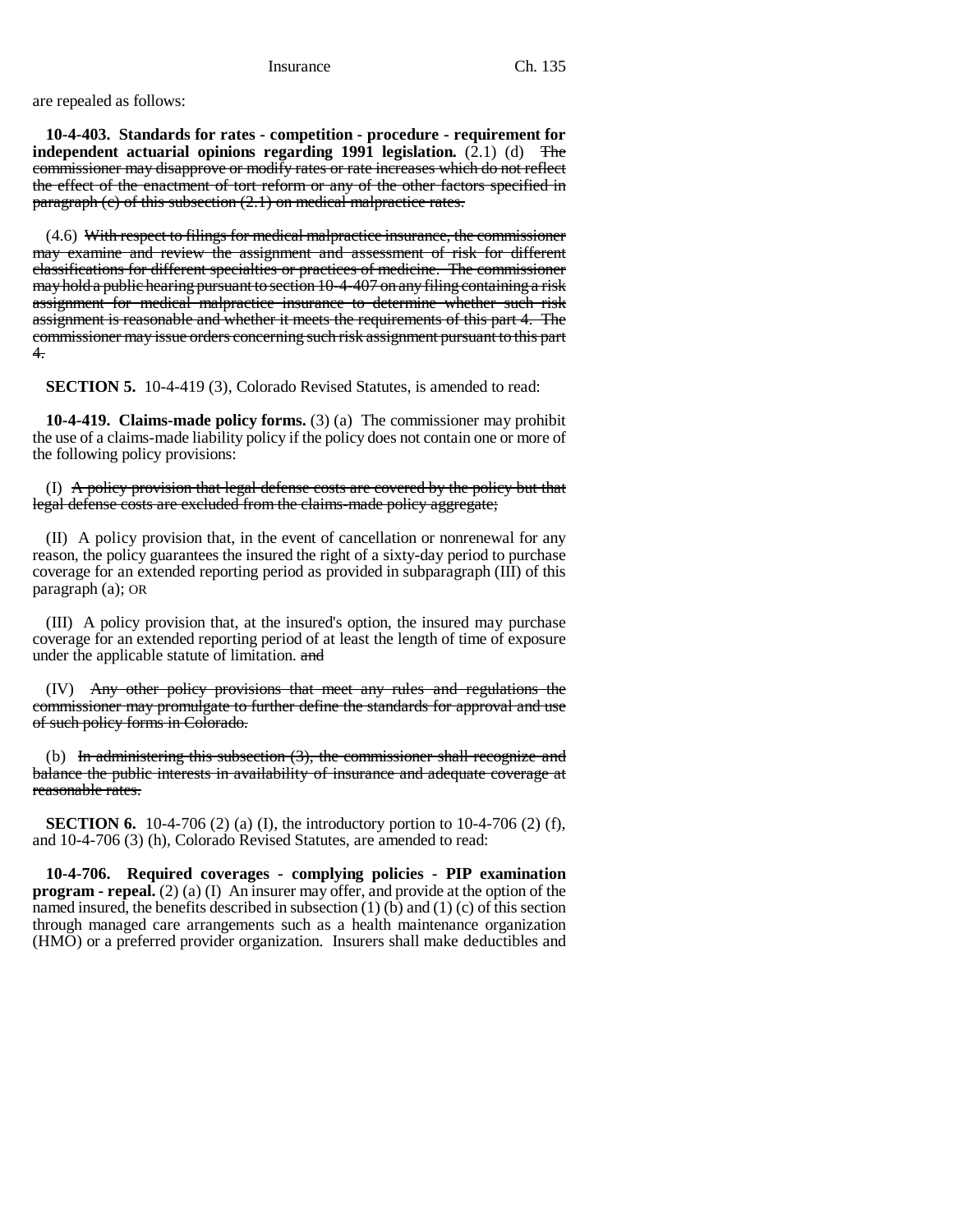coinsurance options available in such policy and may make other conditions and limitations to coverage available. The commissioner shall approve such deductibles, coinsurance options, conditions, and limitations unless a finding is made by the commissioner that such deductibles, coinsurance options, conditions, and limitations are unreasonable when compared with benefits provided.

(f) An insurer offering the coverages authorized in paragraphs (a) and (b) of this subsection (2) shall demonstrate in rate filings submitted to the commissioner the savings to the insured to be realized under the plan and shall further submit CERTIFY PURSUANT TO SECTION 10-4-725 to the commissioner for preapproval any disclosure form to be used to record an insured's election for any coverage authorized in paragraphs (a) and (b) of this subsection (2). A disclosure form for a managed care arrangement shall include the following information in type of at least twelve-point size:

(3) (h) For the first year an insurer offers the coverages authorized in this subsection (3), such insurer shall demonstrate in rate filings submitted to the commissioner that a savings of a minimum of fifteen percent of the personal injury protection coverage premium shall be realized under the plan. Any disclosure form to be used to record an insured's election for any coverage authorized in this subsection (3) shall be submitted to the commissioner for preapproval. AN INSURER SHALL CERTIFY, PURSUANT TO SECTION 10-4-725, TO THE COMMISSIONER ANY DISCLOSURE FORM USED TO RECORD AN INSURED'S ELECTION FOR ANY COVERAGE AUTHORIZED IN THIS SUBSECTION (3).

**SECTION 7.** 10-10-109 (1), (2), (3), (4), (5), and (6), Colorado Revised Statutes, are amended to read:

**10-10-109. Filing form certification, filing of rating data, and withdrawal of forms.** (1) All policies, certificates of insurance, notices of proposed insurance, applications for insurance, endorsements, and riders delivered or issued for delivery in this state SHALL BE CERTIFIED, and the schedules of premium rates pertaining thereto shall be filed with the commissioner PURSUANT TO SUBSECTIONS  $(3)$  AND  $(4)$ OF THIS SECTION.

(2) The commissioner shall, within thirty days after the filing of any such policies, certificates of insurance, notices of proposed insurance, applications for insurance, endorsements, and riders disapprove any such form if the benefits provided therein are not reasonable in relation to the premium charge, or if it contains provisions which are unjust, unfair, inequitable, misleading, or deceptive, or encourage misrepresentation of the coverage, or are contrary to any provisions of the insurance code or of any rule or regulation promulgated thereunder. A premium rate or schedule of premium rates shall be deemed reasonable for all purposes under this article if the rate or schedule produces, or reasonably may be expected to produce, a ratio of incurred claims to earned premium of not less than forty percent.

(3) If the commissioner notifies the insurer that the form is disapproved, it is unlawful thereafter for such insurer to issue or use such form. In such notice, the commissioner shall specify the reason for his disapproval and state that a hearing will be granted within twenty days after request in writing by the insurer. No such policy, certificate of insurance, notice of proposed insurance, nor any application,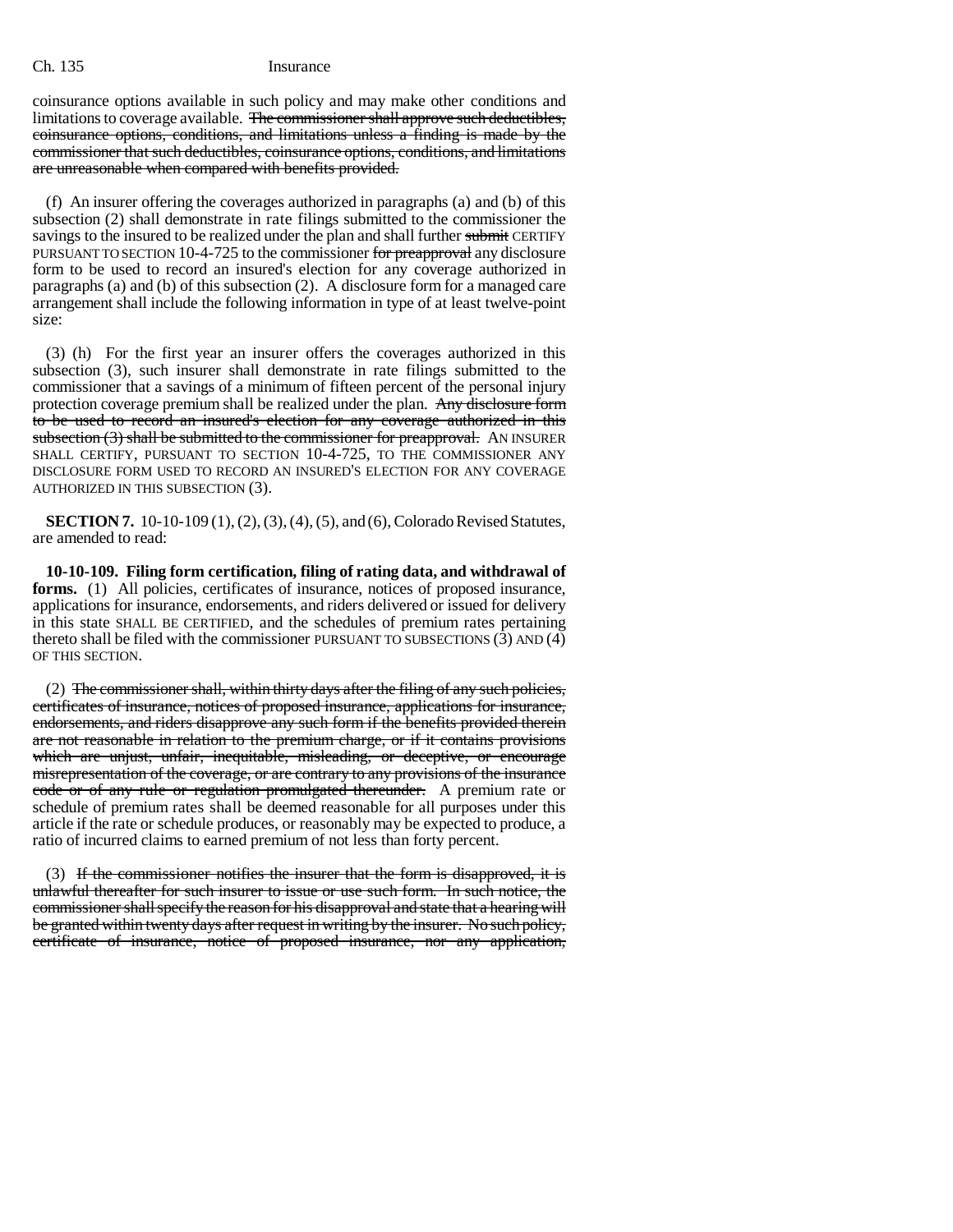Insurance Ch. 135

endorsement, or rider, shall be issued or used until the expiration of thirty days after it has been so filed, unless the commissioner gives his prior written approval thereto. ALL INSURERS PROVIDING CREDIT INSURANCE THAT ARE AUTHORIZED BY THE COMMISSIONER TO CONDUCT BUSINESS IN COLORADO SHALL SUBMIT TO THE COMMISSIONER:

(a) AN ANNUAL REPORT LISTING ANY POLICY FORMS, CERTIFICATES OF INSURANCE, NOTICES OF PROPOSED INSURANCE, APPLICATIONS FOR INSURANCE, ENDORSEMENTS, AND RIDERS ISSUED OR DELIVERED IN THIS STATE. SUCH LISTING SHALL BE SUBMITTED ON OR BEFORE JULY 15, 2000, AND ON OR BEFORE JULY 1 OF EACH SUBSEQUENT YEAR. EACH ANNUAL REPORT SHALL INCLUDE A CERTIFICATION BY AN OFFICER OF THE ORGANIZATION THAT, TO THE BEST OF THE OFFICER'S KNOWLEDGE, EACH POLICY FORM, CERTIFICATE OF INSURANCE, NOTICE OF PROPOSED INSURANCE, APPLICATION FOR INSURANCE, ENDORSEMENT, OR RIDER IN USE COMPLIES WITH COLORADO LAW.

(b) A LIST OF NEW POLICY FORMS, CERTIFICATES OF INSURANCE, NOTICES OF PROPOSED INSURANCE, APPLICATIONS FOR INSURANCE, ENDORSEMENTS, AND RIDERS. SUCH LIST SHALL ALSO INCLUDE A CERTIFICATION BY AN OFFICER OF THE ORGANIZATION THAT, TO THE BEST OF THE OFFICER'S KNOWLEDGE, EACH POLICY FORM, CERTIFICATE OF INSURANCE, NOTICE OF PROPOSED INSURANCE, APPLICATION FOR INSURANCE, ENDORSEMENT, OR RIDER IN USE COMPLIES WITH COLORADO LAW.

(4) The commissioner may, at any time after a hearing held not less than twenty days after written notice to the insurer, withdraw his approval of any such form on any ground set forth in subsection  $(2)$  of this section. The written notice of such hearing shall state the reason for the proposed withdrawal. THE COMMISSIONER SHALL HAVE THE POWER TO EXAMINE AND INVESTIGATE INSURERS AUTHORIZED TO CONDUCT BUSINESS WITHIN COLORADO TO DETERMINE WHETHER CREDIT INSURANCE POLICY FORMS, CERTIFICATES OF INSURANCE, NOTICES OF PROPOSED INSURANCE, APPLICATIONS FOR INSURANCE, ENDORSEMENTS, AND RIDERS COMPLY WITH THE CERTIFICATION MADE BY THE INSURER'S OFFICER AND WITH COLORADO LAW. THE COMMISSIONER MAY PROMULGATE RULES REGARDING THE ELEMENTS NECESSARY IN AN INSURER'S CERTIFICATION OF COMPLIANCE WITH COLORADO LAW.

 $(5)$  It is not lawful for the insurer to issue such forms or use them after the effective date of such withdrawal.

(6) If a group policy of credit insurance has been delivered in this state before July 1, 1969, or has been or is delivered in another state before or after July 1, 1969, the insurer shall be required to file only the group certificate and notice of proposed insurance delivered or issued for delivery in this state, as specified in section 10-10-108 (2) and (4) and such forms shall be approved by the commissioner if they conform with the requirements specified in said subsections (2) and (4) and if the schedules of premium rates applicable to the insurance evidenced by such certificate or notice are not in excess of the insurer's schedules of premium rates filed with the commissioner.

**SECTION 8.** 10-11-118, Colorado Revised Statutes, is amended to read:

**10-11-118. Title insurance.** (1) Title insurance rates and rating organizations FEES shall be regulated in the manner provided in part 4 of article 4 of this title,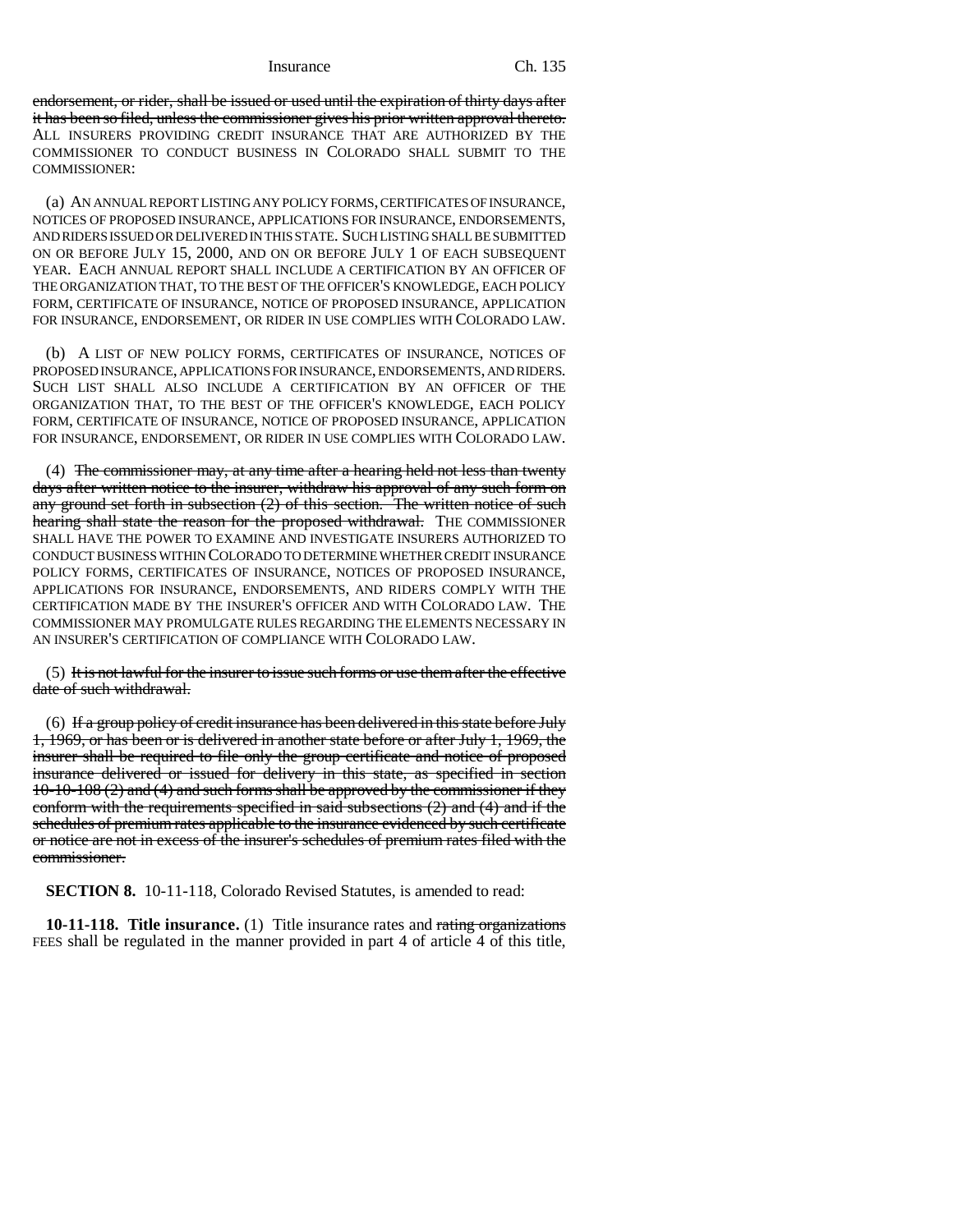except as otherwise provided in this section.

(2) (a) Every title insurer INSURANCE COMPANY AND TITLE INSURANCE AGENT shall file with the commissioner its schedule of rates and every amendment or modification thereof which it proposes to use. Each filing shall set forth its effective date which shall be not earlier than the thirtieth day following its receipt by the commissioner. HAVE ON FILE IN THE COMPANY'S OR AGENT'S PRINCIPAL OFFICE WITHIN THE STATE:

(I) THE SCHEDULE OF RATES, FEES, AND EVERY AMENDMENT THERETO, INCLUDING THE EFFECTIVE DATE OF THE SCHEDULE AMENDMENT;

(II) A STATEMENT OF COMPLIANCE BY AN OFFICER OF THE TITLE INSURANCE COMPANY OR THE TITLE INSURANCE AGENT THAT TO THE BEST OF THE OFFICER'S KNOWLEDGE EACH RATE OR FEE IN USE COMPLIES WITH COLORADO LAW; AND

(III) INFORMATION OR SUPPORTING DOCUMENTATION THAT DEMONSTRATES COMPLIANCE WITH SECTION 10-4-403.

(b) No title insurer, or agent of a title insurer, shall use any rate in the business of title insurance prior to its effective date nor prior to such rate having been publicly displayed and made readily available to the public for a period of not less than thirty days in each office of the title insurer or agent of a title insurer in the county to which said rate applies, and no rate increase or decrease shall apply to title policies or services which have been contracted for prior to such effective date. PRIOR TO THE EFFECTIVE DATE OF ANY NEW OR AMENDED RATE OR FEE, EVERY TITLE INSURANCE COMPANY AND TITLE INSURANCE AGENT SHALL FILE WITH THE COMMISSIONER SUCH NEW OR AMENDED RATE. SUCH FILING SHALL NOT INCLUDE THE INFORMATION OR SUPPORTING DOCUMENTATION DESCRIBED IN PARAGRAPH (a) OF THIS SUBSECTION (2). EVERY TITLE INSURANCE COMPANY AND TITLE INSURANCE AGENT SHALL MAKE AVAILABLE UPON REQUEST TO THE COMMISSIONER THE STATEMENT OF COMPLIANCE AND ALL INFORMATION OR SUPPORTING DOCUMENTATION REFERRED TO IN PARAGRAPH (a) OF THIS SUBSECTION (2).

(c) NO TITLE INSURANCE COMPANY OR TITLE INSURANCE AGENT SHALL USE ANY RATE OR FEE IN THE BUSINESS OF TITLE INSURANCE PRIOR TO ITS EFFECTIVE DATE, AND NO RATE OR FEE INCREASE OR DECREASE SHALL APPLY TO TITLE POLICIES OR SERVICES THAT HAVE BEEN CONTRACTED FOR PRIOR TO SUCH EFFECTIVE DATE. ALL SUCH RATES OR FEES SHALL BE READILY AVAILABLE TO THE PUBLIC IN EACH OFFICE OF THE TITLE INSURANCE COMPANY OR TITLE INSURANCE AGENT IN THE COUNTY TO WHICH SAID RATES OR FEES APPLY.

(3) All title insurance manuals of classifications, rules and rates, rating plans, and all modifications thereof filed under any law repealed by this article shall be deemed to have been filed under this article, and all title insurance rating organizations licensed under such repealed law shall be deemed to be licensed under this article. All hearings and investigations pending under such repealed law shall be deemed to have been initiated under and shall be continued under this article.

**SECTION 9.** 10-15-105 (1) (b), Colorado Revised Statutes, is amended to read:

**10-15-105. Contract requirements - refund - full performance.** (1) (b) (I) The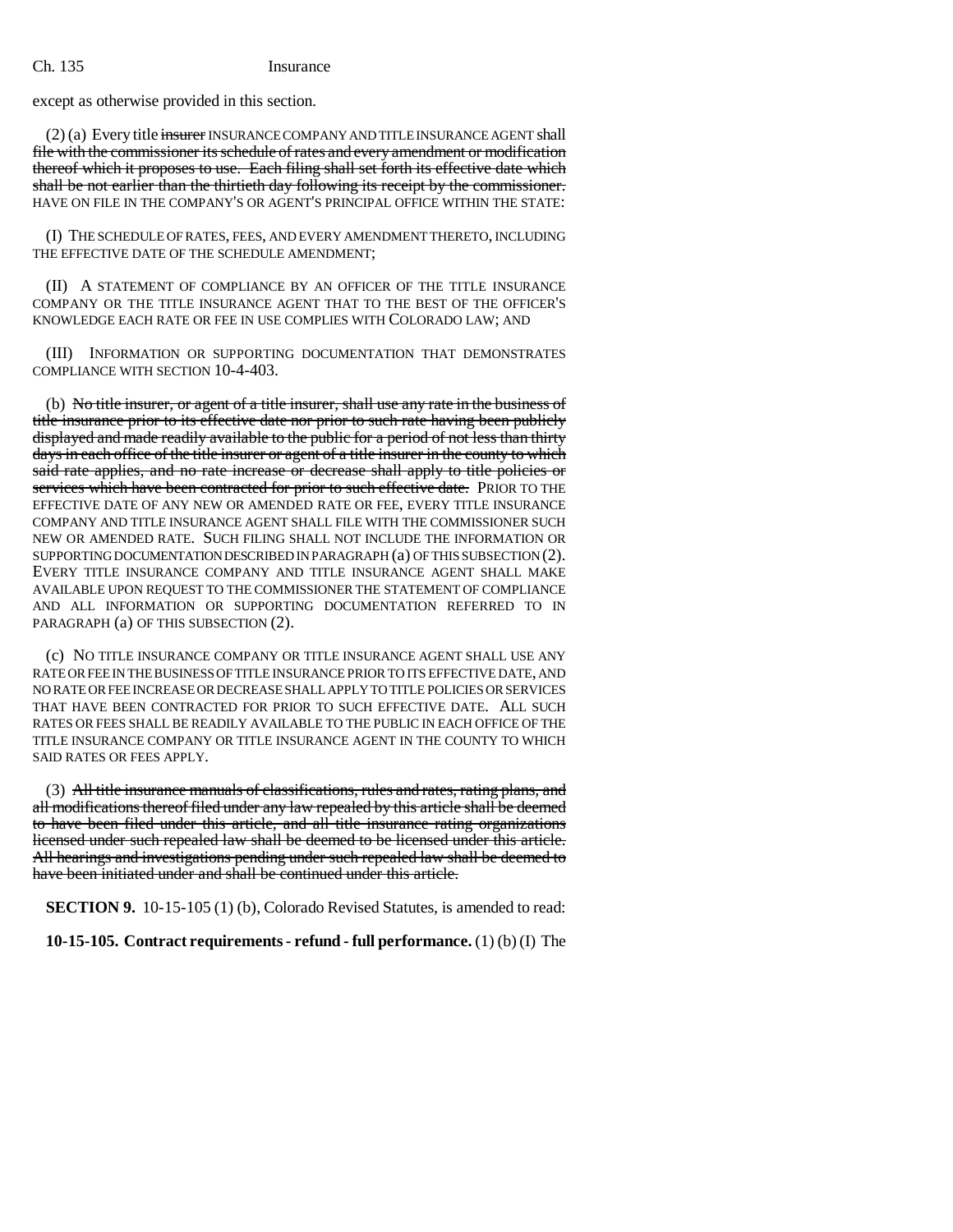Insurance Ch. 135

contract seller shall file CERTIFY PURSUANT TO SUBPARAGRAPHS (II), (III), AND (IV) OF THIS PARAGRAPH (b) with the commissioner  $\alpha$  copy of each form of preneed contract offered or sold by such contract seller unless the contract seller notifies the commissioner that it will use preauthorized forms made available by the commissioner. For preneed contracts which THAT are funded by the assignment of life insurance benefits, the assignment shall be deemed to be part of the preneed contract, and the contract seller shall file CERTIFY PURSUANT TO SUBPARAGRAPHS (II), (III), AND (IV) OF THIS PARAGRAPH (b) with the commissioner a copy of each form of assignment. If the commissioner has not approved or disapproved any filed preneed contract within thirty days after the date of filing, the contract seller may consider the contract approved.

(II) If a previously approved preneed contract is determined to be in violation of the provisions of this article where there has been no change in the preneed laws or regulations under which the preneed contract form had been previously approved, the commissioner shall give the contract seller at least five business days' notice of the specific alleged deficiencies. Following review of the contract seller's response, and, if appropriate, discussion with the contract seller, if the commissioner determines that the deficiencies have not been corrected, the commissioner may pursue administrative action pursuant to sections 10-15-114 and 10-15-115. EACH CONTRACT SELLER OF PRENEED CONTRACTS SHALL SUBMIT AN ANNUAL REPORT TO THE COMMISSIONER LISTING ANY FORMS OF PRENEED CONTRACTS AND EACH FORM OF ASSIGNMENT USED OR TO BE USED BY THE CONTRACT SELLER. SUCH LISTING SHALL BE SUBMITTED ON OR BEFORE JULY 15, 2000, AND ON OR BEFORE JULY 1 OF EACH SUBSEQUENT YEAR. THE ANNUAL REPORT SHALL INCLUDE A CERTIFICATION BY THE CONTRACT SELLER THAT, TO THE BEST OF THE SELLER'S KNOWLEDGE, EACH FORM FOR PRENEED CONTRACTS AND ASSIGNMENTS IN USE COMPLIES WITH COLORADO LAW. THE COMMISSIONER MAY PROMULGATE RULES SPECIFYING THE NECESSARY ELEMENTS OF THE CERTIFICATION.

(III) Printed contract forms that were approved for use pursuant to this article as it was in effect prior to May 25, 1995, shall remain approved for use up to ninety days after such date. When such ninety-day period expires, only those forms may be used that are approved for use pursuant to this article as it is in effect after May 25, 1995. EACH CONTRACT SELLER SHALL SUBMIT TO THE COMMISSIONER A LIST OF NEW PRENEED CONTRACTS AND FORMS OF ASSIGNMENT. SUCH LISTING SHALL INCLUDE A CERTIFICATION BY THE CONTRACT SELLER THAT, TO THE BEST OF THE SELLER'S KNOWLEDGE, EACH NEW PRENEED CONTRACT OR FORM OF ASSIGNMENT PROPOSED COMPLIES WITH COLORADO LAW. THE COMMISSIONER MAY PROMULGATE RULES SPECIFYING THE NECESSARY ELEMENTS OF THE CERTIFICATION.

(IV) THE COMMISSIONER SHALL HAVE THE POWER TO EXAMINE AND INVESTIGATE THE PRENEED CONTRACT SELLER TO DETERMINE WHETHER THE PRENEED CONTRACTS OR FORMS OF ASSIGNMENT COMPLY WITH THE SELLER'S CERTIFICATION AND COLORADO LAW.

**SECTION 10.** 8-44-103, Colorado Revised Statutes, is amended to read:

**8-44-103. Insurers to file system of rating - approval.** Every insurance carrier authorized to transact business in this state, except the Colorado compensation insurance authority, which insures employers against liability for compensation under the provisions of articles 40 to 47 of this title shall file with the commissioner of